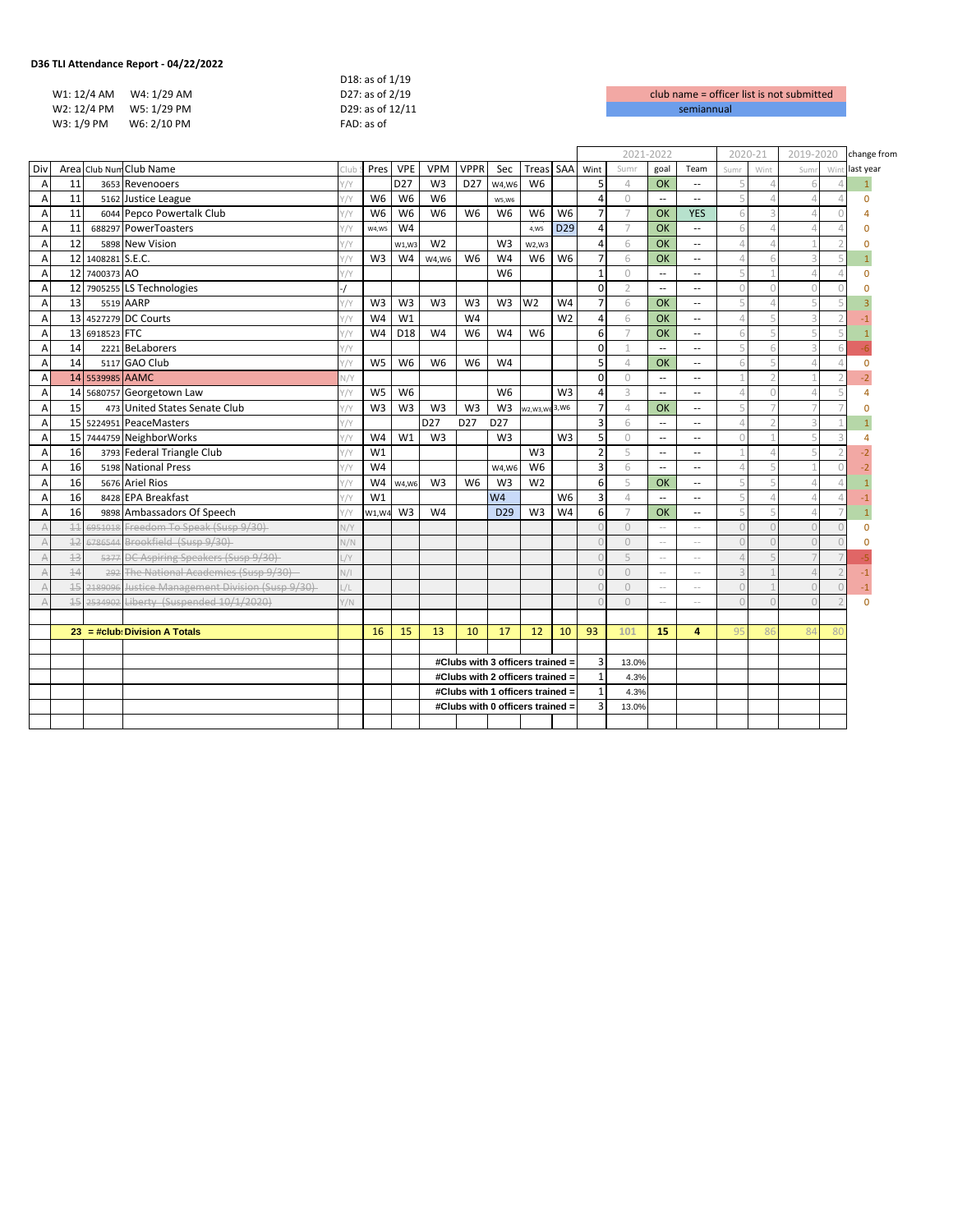| TLI Attendance Report - 04/22/2022 - |             |                  |                    |
|--------------------------------------|-------------|------------------|--------------------|
|                                      |             | D18: as of 1/19  |                    |
| W1: 12/4 AM W4: 1/29 AM              |             | D27: as of 2/19  | club name = office |
| W2: 12/4 PM W5: 1/29 PM              |             | D29: as of 12/11 | semiannual         |
| W3: 1/9 PM                           | W6: 2/10 PM | FAD: as of       |                    |
|                                      |             |                  |                    |

|     |                 |                |                                                   |              |                 |                 |                 |                 |                                  |                 |                 |                | 2021-2022      |                          |                          | 2020-21                  |      | 2019-2020 |            | change from |
|-----|-----------------|----------------|---------------------------------------------------|--------------|-----------------|-----------------|-----------------|-----------------|----------------------------------|-----------------|-----------------|----------------|----------------|--------------------------|--------------------------|--------------------------|------|-----------|------------|-------------|
| Div |                 |                | Area Club Num Club Name                           |              | Pres            | VPE             | <b>VPM</b>      | <b>VPPR</b>     | Sec                              | Treas           | SAA             | Wint           | Sumr           | goal                     | Team                     | Sumr                     | Wint | Sumr      | Wint       | last year   |
| B   | 21              |                | 2216 Dupont Circle of Speakers Club               |              | W <sub>6</sub>  | W <sub>4</sub>  | W1              | W <sub>3</sub>  | W <sub>3</sub>                   | W <sub>3</sub>  | W <sub>3</sub>  | $\overline{7}$ | $\overline{7}$ | OK                       | <b>YES</b>               |                          |      |           |            |             |
| B   | 21              |                | 791413 The George Washington University           | /Y           | W6,D27          | W1,D27          |                 |                 | D <sub>27</sub>                  |                 |                 | 3              | $\overline{2}$ | $\overline{\phantom{a}}$ | $\sim$                   | Δ                        |      |           |            |             |
| B   | 21              |                | 974224 Mighty Motivators                          |              |                 |                 |                 |                 |                                  |                 | W <sub>2</sub>  | $\mathbf{1}$   | $\overline{2}$ | $\overline{\phantom{a}}$ | $\sim$ $-$               |                          |      |           |            |             |
| B   |                 |                | 21 1354772 Professionally Speaking                |              | W <sub>5</sub>  | W <sub>4</sub>  |                 | W <sub>5</sub>  |                                  | W <sub>2</sub>  |                 | 4              | 5              | OK                       | $\overline{\phantom{a}}$ | 5                        |      |           |            |             |
| B   | 22              |                | 4633 Treasury Silver Speakers Club                |              |                 |                 |                 |                 |                                  |                 |                 | $\Omega$       |                | $\overline{\phantom{a}}$ | $\sim$ $\sim$            | $\overline{\phantom{a}}$ |      |           |            |             |
| B   | 22              |                | 4977 Dupont Circle Toastmasters (Capital Toastmas |              | D <sub>29</sub> |                 |                 |                 |                                  |                 |                 | $\mathbf{1}$   | $\varDelta$    | $\overline{\phantom{a}}$ | $\overline{a}$           | $\overline{a}$           |      |           |            |             |
| B   | 22              |                | 7184 Dupont Speaks Club                           | Y/Y          |                 | D <sub>29</sub> |                 |                 |                                  | W <sub>2</sub>  | W <sub>6</sub>  | 3              | $\overline{2}$ | $\overline{a}$           | $\overline{a}$           | 5                        |      |           |            |             |
| B   |                 |                | 22 4538967 Politically Speaking                   | Y/Y          |                 |                 |                 | D <sub>27</sub> | D <sub>27</sub>                  |                 |                 | $\overline{2}$ | $\overline{4}$ | $\overline{\phantom{a}}$ | ٠.                       | 5                        |      |           |            |             |
| B   | 22              |                | 8E+06 MBA Speaks! (charter 1/31/2021)             |              |                 |                 |                 |                 |                                  |                 |                 | $\Omega$       | $\Omega$       | $\overline{\phantom{a}}$ | $\overline{\phantom{a}}$ | $\cup$                   |      | $\Omega$  | $\bigcap$  |             |
| B   | 23              | 3448 GSA       |                                                   |              | W <sub>4</sub>  | W <sub>3</sub>  |                 |                 | W <sub>6</sub>                   | W <sub>6</sub>  |                 | 4              | $\varDelta$    | OK                       | $\sim$ $\sim$            |                          |      |           |            |             |
| B   | 23              |                | 5893 Clara Barton Advance and Conquer             | Y/Y          | D <sub>27</sub> | D <sub>27</sub> |                 | D <sub>27</sub> | D <sub>27</sub>                  |                 |                 | 4              | 5              | OK                       | $\sim$ $\sim$            | 3                        |      |           |            |             |
| B   | 23              |                | 707433 Talking Heads of State Club                | Y/Y          | W1              | W3, W6          | D <sub>27</sub> | D <sub>27</sub> | W <sub>6</sub>                   |                 |                 | 5              | $\overline{4}$ | OK                       | $\sim$ $\sim$            | 6                        |      |           |            |             |
| B   | 23              |                | 818502 Stately Speakers Club                      |              | W <sub>4</sub>  | W <sub>3</sub>  | W <sub>4</sub>  |                 |                                  | W <sub>6</sub>  |                 | 4              | 5              | OK                       | $\sim$ $\sim$            |                          |      |           |            |             |
| B   |                 |                | 23 2265115 Diplomatically Speaking                |              | D <sub>27</sub> | D27 D27         |                 | D <sub>27</sub> |                                  |                 | D <sub>27</sub> | 5              | 5              | OK                       | $\overline{\phantom{a}}$ |                          |      |           |            |             |
| B   | 24              |                | 6346 International Chat Masters                   | /Y           |                 |                 |                 |                 |                                  |                 |                 | $\Omega$       | $\Omega$       | --                       | $\sim$ $\sim$            | $\Omega$                 |      |           |            |             |
| B   | 24              |                | 7473 Word Bankers Club                            | Y/Y          | W <sub>3</sub>  | W <sub>3</sub>  |                 | W <sub>6</sub>  | W1                               |                 | W <sub>3</sub>  | 5              | 6              | OK                       | $\overline{\phantom{a}}$ |                          |      |           |            |             |
| B   | 24              |                | 7765 PAHO / WHO Club                              | Y/Y          |                 | W <sub>4</sub>  | W1              | D <sub>27</sub> | W <sub>4</sub>                   | D27,D29         | W <sub>4</sub>  | 6              | $\overline{7}$ | OK                       | $\overline{a}$           |                          |      |           |            |             |
| B   | 24              | 7808 IMF       |                                                   | $1/\sqrt{2}$ | W <sub>2</sub>  | W1              | W <sub>3</sub>  |                 | W <sub>4</sub>                   | W <sub>3</sub>  |                 | 5              | 6              | OK                       | $\sim$ $\sim$            |                          |      |           |            |             |
| B   |                 | 24 1818089 IFC |                                                   |              | W <sub>3</sub>  | W <sub>3</sub>  |                 | W <sub>4</sub>  | W <sub>4</sub>                   | W <sub>4</sub>  | W <sub>4</sub>  | 6              | $\varDelta$    | OK                       | $\overline{\phantom{a}}$ | 5                        |      |           |            |             |
| B   | 25              |                | 2157 Interior                                     | /            | D <sub>27</sub> |                 |                 |                 | W <sub>5</sub>                   |                 |                 | $\overline{2}$ | $\circ$        | --                       | $\overline{\phantom{a}}$ | 6                        |      |           |            |             |
| B   | 25              |                | 3594 OPM Our People Matter                        |              | W <sub>3</sub>  |                 | W <sub>6</sub>  |                 | W <sub>4</sub>                   |                 |                 | 3              | 6              | $\overline{\phantom{a}}$ | $\sim$ $\sim$            | Δ                        |      |           |            |             |
| B   | $\overline{25}$ |                | 3739 F D I C Club                                 | Y/Y          | W <sub>3</sub>  | W <sub>6</sub>  |                 |                 | W <sub>6</sub>                   | D <sub>27</sub> | W <sub>3</sub>  | 5              | $\varDelta$    | OK                       | $\sim$ $\sim$            |                          |      |           |            |             |
| B   | 25              |                | 5309 Federal Reserve Board                        |              | W <sub>4</sub>  | W <sub>6</sub>  | W <sub>6</sub>  | W <sub>4</sub>  |                                  | W <sub>6</sub>  | W <sub>3</sub>  | 6              | $\overline{2}$ | OK                       | $\sim$                   | Δ                        |      |           |            |             |
| B   |                 |                | 25 1060783 Eisenhower                             |              |                 |                 |                 |                 |                                  |                 |                 | $\Omega$       | 1              | $\overline{\phantom{a}}$ | $\overline{\phantom{a}}$ |                          |      |           |            |             |
| B   |                 | 7023407        | NFLPA - 1 (Susp 9/30)                             | V/N          |                 |                 |                 |                 |                                  |                 |                 |                | $\Omega$       | $\sim$ $-$               | $\sim$ $-$               | $\cap$                   |      |           | $\sqrt{ }$ | $\Omega$    |
| B   | 22              |                | 7023444 NFLPA - 2 (Susp 9/30)                     | N/N          |                 |                 |                 |                 |                                  |                 |                 |                | $\Omega$       | $\sim$ $\sim$            | $\sim$ $\sim$            |                          |      |           |            |             |
|     |                 |                |                                                   |              |                 |                 |                 |                 |                                  |                 |                 |                |                |                          |                          |                          |      |           |            |             |
|     |                 |                | $24 = #club$ : Division B Totals                  |              | 16              | 15              | 8               | 10              | 13                               | 10              | 9               | 81             | 86             | 13                       | $\mathbf{1}$             | 10 <sub>i</sub>          | 108  | 75        | 76         |             |
|     |                 |                |                                                   |              |                 |                 |                 |                 |                                  |                 |                 |                |                |                          |                          |                          |      |           |            |             |
|     |                 |                |                                                   |              |                 |                 |                 |                 | #Clubs with 3 officers trained = |                 |                 | 3              | 12.5%          |                          |                          |                          |      |           |            |             |
|     |                 |                |                                                   |              |                 |                 |                 |                 | #Clubs with 2 officers trained = |                 |                 | $\overline{2}$ | 8.3%           |                          |                          |                          |      |           |            |             |
|     |                 |                |                                                   |              |                 |                 |                 |                 | #Clubs with 1 officers trained = |                 |                 | $\overline{2}$ | 8.3%           |                          |                          |                          |      |           |            |             |
|     |                 |                |                                                   |              |                 |                 |                 |                 | #Clubs with 0 officers trained = |                 |                 | 4              | 16.7%          |                          |                          |                          |      |           |            |             |
|     |                 |                |                                                   |              |                 |                 |                 |                 |                                  |                 |                 |                |                |                          |                          |                          |      |           |            |             |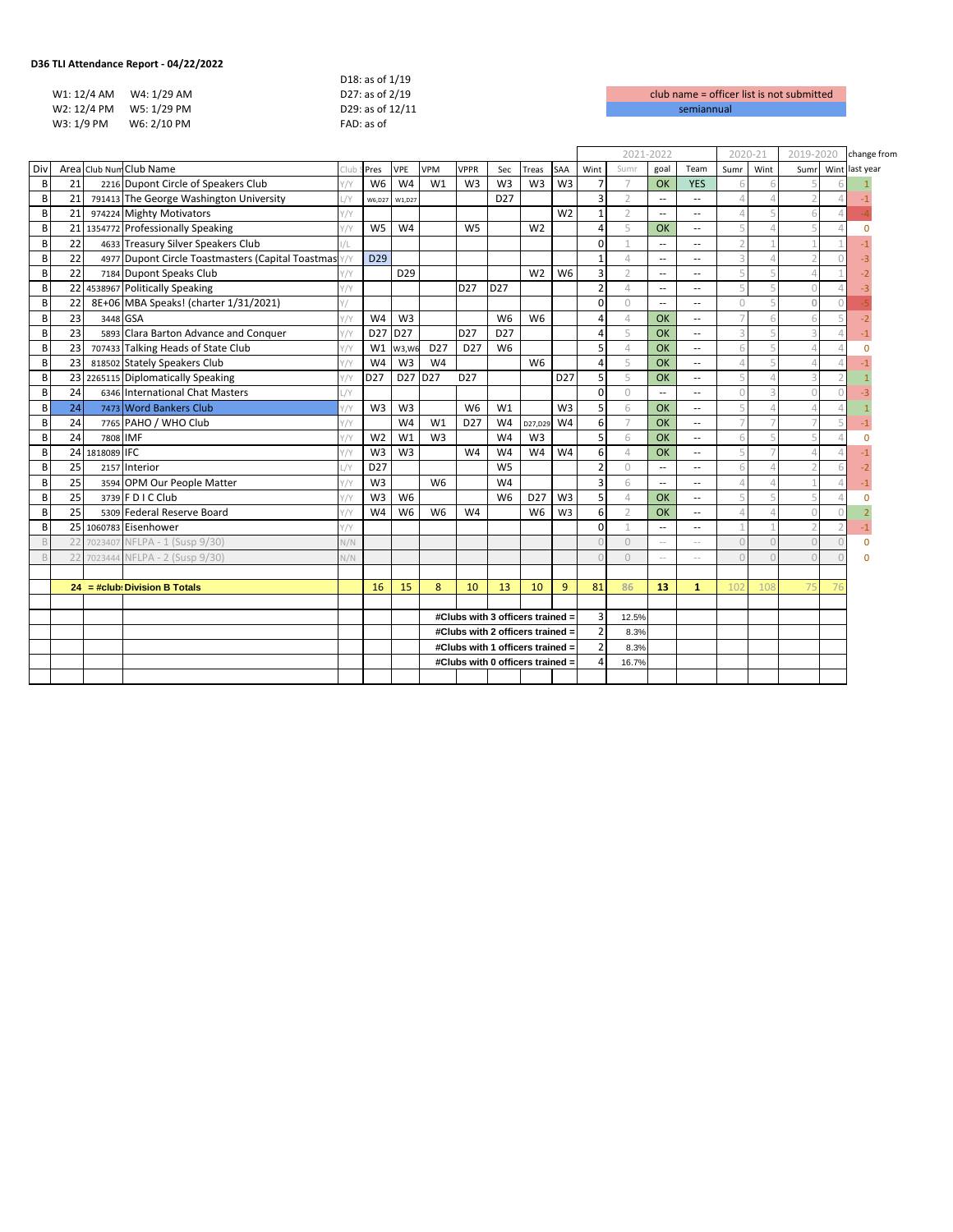| ، TLI Attendance Report - U4/22/2022 |                  |                     |
|--------------------------------------|------------------|---------------------|
|                                      | D18: as of 1/19  |                     |
| W1: 12/4 AM W4: 1/29 AM              | D27: as of 2/19  | club name = $offic$ |
| W2: 12/4 PM W5: 1/29 PM              | D29: as of 12/11 | semiannual          |
| W3: 1/9 PM<br>W6: 2/10 PM            | FAD: as of       |                     |
|                                      |                  |                     |

|              |    |                |                                                         |       |                 |                 |                 |                 |                                  |                 |                |                         | 2021-2022      |                          |                             | 2020-2021                |            | 2019-2020 |            | change from |
|--------------|----|----------------|---------------------------------------------------------|-------|-----------------|-----------------|-----------------|-----------------|----------------------------------|-----------------|----------------|-------------------------|----------------|--------------------------|-----------------------------|--------------------------|------------|-----------|------------|-------------|
| Div          |    |                | Area Club Num Club Name                                 |       | Pres            | <b>VPE</b>      | <b>VPM</b>      | <b>VPPR</b>     | Sec                              | Treas           | SAA            | Wint                    | Sumr           | goal                     | Team                        | Sumr                     | Wint       | Sum       | Wint       | last year   |
| C            |    |                | 31 1365958 Speakeasy in Downtown DC                     | //Y   | W4,W!           |                 |                 | W <sub>6</sub>  | W <sub>6</sub>                   | 5,W6            |                | 4                       | 7              | <b>OK</b>                | $\sim$                      | 5                        |            |           |            |             |
| $\mathsf{C}$ |    |                | 31 3936871 Japanese-English                             | Y/Y   | W <sub>2</sub>  | W3              | W <sub>3</sub>  | W <sub>3</sub>  | W <sub>4</sub>                   | W3              | W <sub>4</sub> | $\overline{7}$          | $\overline{7}$ | OK                       | <b>YES</b>                  | $\overline{7}$           |            |           |            | $\Omega$    |
| $\mathsf{C}$ |    |                | 31 1387805 Unity Toastmasters                           |       | W <sub>3</sub>  | W1,W3           |                 |                 | W <sub>6</sub>                   |                 | W <sub>3</sub> | 5                       | 6              | OK                       | $\sim$                      | $\Delta$                 |            |           |            |             |
| $\mathsf{C}$ |    |                | 31 1059567 Talk For Change                              |       | W <sub>6</sub>  |                 |                 |                 | W1                               | W <sub>6</sub>  | W <sub>6</sub> | $\overline{\mathbf{4}}$ | $\overline{4}$ | OK                       | $\sim$                      | $\overline{7}$           |            |           | 5          | $\Omega$    |
| $\mathsf{C}$ | 32 |                | 2920 VA Gaveliers Club 2920                             |       | W <sub>2</sub>  | W <sub>5</sub>  |                 | W4              |                                  | D46             | W <sub>6</sub> | 5                       | 6              | OK                       | $\sim$ $\sim$               | 5                        |            |           |            |             |
| C            | 32 |                | 9335 IDB Development Speakers                           |       | W <sub>4</sub>  | W <sub>2</sub>  |                 | W <sub>6</sub>  | W <sub>2</sub>                   | W <sub>6</sub>  | W <sub>3</sub> | 6                       | 5              | <b>OK</b>                | $\sim$                      | 6                        |            |           |            |             |
| $\mathsf C$  |    |                | 32 5765167 Just Us Watchdogs                            | Y/Y   | W <sub>6</sub>  | W <sub>6</sub>  |                 | W <sub>6</sub>  |                                  |                 |                | 3                       | $\varDelta$    | $\overline{\phantom{a}}$ | $\sim$ $\sim$               | 3                        |            |           |            |             |
| $\mathsf{C}$ |    |                | 32 7832155 Viva Toastmasters For Mental Health Professi |       |                 |                 |                 |                 |                                  |                 |                | $\mathbf 0$             | 5              | $\overline{\phantom{a}}$ | $\sim$                      |                          |            |           |            |             |
| $\mathsf{C}$ | 33 |                | 4036 Maryland Advanced                                  |       | W <sub>3</sub>  | W1              | W <sub>6</sub>  | W <sub>3</sub>  | W <sub>3</sub>                   | W4              | W <sub>4</sub> | $\overline{7}$          | $\overline{7}$ | OK                       | <b>YES</b>                  |                          |            |           | 6          | $\Omega$    |
| $\mathsf{C}$ | 33 |                | 4493 GEICO                                              | //Y   |                 |                 |                 |                 |                                  |                 | W <sub>3</sub> | $\mathbf{1}$            | 3              | u.                       | $\mathcal{L}_{\mathcal{A}}$ | 5                        |            |           |            |             |
| $\mathsf{C}$ |    |                | 33 3887531 Friendship Heights                           |       | W <sub>4</sub>  | W <sub>3</sub>  |                 |                 |                                  |                 |                | $\overline{2}$          | $\varDelta$    | $\overline{a}$           | $\sim$ $\sim$               |                          |            |           |            |             |
| $\mathsf{C}$ |    |                | 33 7259090 Cathedral Heights English - Spanish          | 7 / Y | W <sub>3</sub>  | W <sub>3</sub>  | W <sub>3</sub>  | W <sub>3</sub>  | W <sub>3</sub>                   |                 | W1             | $\overline{7}$          | $\overline{7}$ | OK                       | <b>YES</b>                  | $\overline{7}$           |            |           |            |             |
| $\mathsf{C}$ | 34 |                | 1943 M Street Verbalizers Club                          |       | W <sub>6</sub>  | D <sub>27</sub> |                 |                 | D <sub>29</sub>                  |                 | W <sub>4</sub> | 4                       | 5              | OK                       | $\sim$                      |                          |            |           |            |             |
| C            | 34 |                | 6611 Women In Government Relations                      | Y/Y   | D <sub>27</sub> | D <sub>29</sub> |                 |                 |                                  |                 |                | $\overline{2}$          | $\overline{2}$ | $\overline{\phantom{a}}$ | $\sim$                      |                          |            |           |            |             |
| $\mathsf{C}$ |    | 34 1896112 S&T |                                                         |       | D <sub>29</sub> |                 |                 |                 |                                  |                 |                | $\mathbf{1}$            | $\circ$        | $\overline{\phantom{a}}$ | $\sim$ $\sim$               | $\Omega$                 |            |           | $\sqrt{ }$ |             |
| C            |    |                | 34 6929901 EventSpeak                                   |       |                 |                 |                 | D <sub>27</sub> |                                  |                 |                | $\mathbf{1}$            | $\varDelta$    | --                       | --                          | 6                        |            |           |            |             |
| $\mathsf{C}$ | 35 |                | 876 Capital Toastmasters I                              | Y/Y   | W <sub>2</sub>  | W <sub>5</sub>  | D <sub>27</sub> | D <sub>27</sub> | D <sub>27</sub>                  |                 |                | 5                       | 6              | OK                       | $\sim$ $\sim$               | $\Delta$                 |            |           | $\Delta$   |             |
| $\mathsf{C}$ | 35 |                | 7530 PBGC                                               |       |                 |                 |                 |                 |                                  |                 |                | $\mathbf 0$             | $\mathcal{I}$  | $\overline{\phantom{a}}$ | $\sim$ $\sim$               | 3                        |            | n         |            |             |
| $\mathsf{C}$ |    |                | 35 4958581 Toast of K Street                            |       | W <sub>3</sub>  | W <sub>4</sub>  |                 | W <sub>6</sub>  | W <sub>3</sub>                   |                 | W <sub>3</sub> | 5                       | 5              | <b>OK</b>                | $\sim$                      | $\overline{\mathbb{F}}$  |            |           | $\Lambda$  |             |
| C            |    |                | 35 7895684 KCS Malayalam Toastmasters (English and Ma   |       | W <sub>4</sub>  |                 |                 | W <sub>5</sub>  |                                  |                 |                | $\overline{2}$          | 0              | $\overline{\phantom{a}}$ | $\sim$                      |                          |            |           |            |             |
| C            | 36 |                | 3290 Peacetimers                                        |       | W <sub>3</sub>  | W3              | D <sub>27</sub> | W <sub>3</sub>  | D <sub>27</sub>                  | D <sub>27</sub> | W <sub>4</sub> | $\overline{7}$          | 6              | <b>OK</b>                | $\sim$ $\sim$               |                          |            |           |            |             |
| $\mathsf{C}$ | 36 |                | 6124 Capitol Hill Speakers Club                         | Y/Y   | W <sub>2</sub>  | W <sub>6</sub>  | W <sub>3</sub>  |                 | W <sub>3</sub>                   | W2, W3          | W4             | 6                       | 5              | OK                       | $\sim$ $\sim$               | $\overline{4}$           |            |           |            |             |
| $\mathsf{C}$ |    |                | 36 5873962 Phoenix Rising                               |       | W1              | W3,D27          |                 | W <sub>4</sub>  |                                  |                 |                | $\overline{3}$          | $\overline{4}$ | $\overline{\phantom{a}}$ | $\sim$ $\sim$               | 6                        |            |           |            |             |
| $\mathsf{C}$ |    | 36 6513453 HB  |                                                         | N/Y   |                 |                 |                 |                 |                                  |                 |                | $\Omega$                | $\cup$         | $\overline{\phantom{a}}$ | $\sim$ $\sim$               | $\overline{\phantom{a}}$ | $\sqrt{ }$ |           | $\bigcap$  |             |
| C            | 36 |                | 8E+06 Global Business Leaders                           |       | W <sub>2</sub>  |                 | W3,W5           | D46             | W <sub>3</sub>                   | W <sub>6</sub>  |                | 5                       | 6              | OK                       | $\sim$                      | ÷.                       | ÷          |           |            |             |
| $\mathsf{C}$ | 32 |                | 7E+06 USAC Speaks                                       | Y/Y   | W <sub>6</sub>  | W <sub>3</sub>  | W <sub>6</sub>  |                 | W <sub>6</sub>                   | W <sub>6</sub>  | W <sub>6</sub> | 6                       | $\circ$        | OK                       | $\sim$                      | $\bigcap$                |            |           |            |             |
|              | 33 | 4654           | Tenleytown (Susp 9/30)                                  | V/L   |                 |                 |                 |                 |                                  |                 |                |                         | $\cup$         | $\sim$                   | $\sim$ $\sim$               |                          |            |           | $\Lambda$  |             |
| $\sqrt{ }$   | 34 | 6050324        | Hogan Lovells Washington (Susp 9/30)                    |       |                 |                 |                 |                 |                                  |                 |                |                         | $\circ$        | $\sim$ $-$               | $\sim$ $\sim$               |                          |            |           | $\sqrt{ }$ |             |
|              | 36 | 5509300        | Creative (Susp 9/30)                                    | N/N   |                 |                 |                 |                 |                                  |                 |                |                         | $\cup$         | $\sim$ $-$               | $\sim$ $-$                  | $\Omega$                 |            |           | 5          | $\Omega$    |
| $\in$        | 35 | 2524964        | World Learning                                          | N/L   |                 |                 |                 |                 |                                  |                 |                |                         | $\Omega$       | $\sim$ $-$               | $\sim$ $-$                  | $\bigcap$                |            |           |            |             |
|              | 36 |                | 7034723 Chevy Chase Speakers (Suspended 3/31/2021       | N/N   |                 |                 |                 |                 |                                  |                 |                |                         | $\Omega$       | $\sim$ $-$               | $\sim$ $\sim$               |                          |            |           | $\cap$     | $\Omega$    |
|              | 36 | 4195240        | <b>DHS Toastmasters-See Something, Say Somet</b>        | N/N   |                 |                 |                 |                 |                                  |                 |                |                         | $\Omega$       | $\sim$                   | $\sim$ $\sim$               | $\cap$                   |            |           |            |             |
|              |    |                |                                                         |       |                 |                 |                 |                 |                                  |                 |                |                         |                |                          |                             |                          |            |           |            |             |
|              |    |                | $26 = #club: Division C Totals$                         |       | 21              | 16              | 8               | 14              | 14                               | 12              | 13             | 98                      | 109            | 15                       | 4                           | 10 <sup>°</sup>          | 97         | 79        |            |             |
|              |    |                |                                                         |       |                 |                 |                 |                 |                                  |                 |                |                         |                |                          |                             |                          |            |           |            |             |
|              |    |                |                                                         |       |                 |                 |                 |                 | #Clubs with 3 officers trained = |                 |                | $\overline{2}$          | 7.7%           |                          |                             |                          |            |           |            |             |
|              |    |                |                                                         |       |                 |                 |                 |                 | #Clubs with 2 officers trained = |                 |                | $\overline{3}$          | 11.5%          |                          |                             |                          |            |           |            |             |
|              |    |                |                                                         |       |                 |                 |                 |                 | #Clubs with 1 officers trained = |                 |                | $\overline{3}$          | 11.5%          |                          |                             |                          |            |           |            |             |
|              |    |                |                                                         |       |                 |                 |                 |                 | #Clubs with 0 officers trained = |                 |                | 3                       | 11.5%          |                          |                             |                          |            |           |            |             |
|              |    |                |                                                         |       |                 |                 |                 |                 |                                  |                 |                |                         |                |                          |                             |                          |            |           |            |             |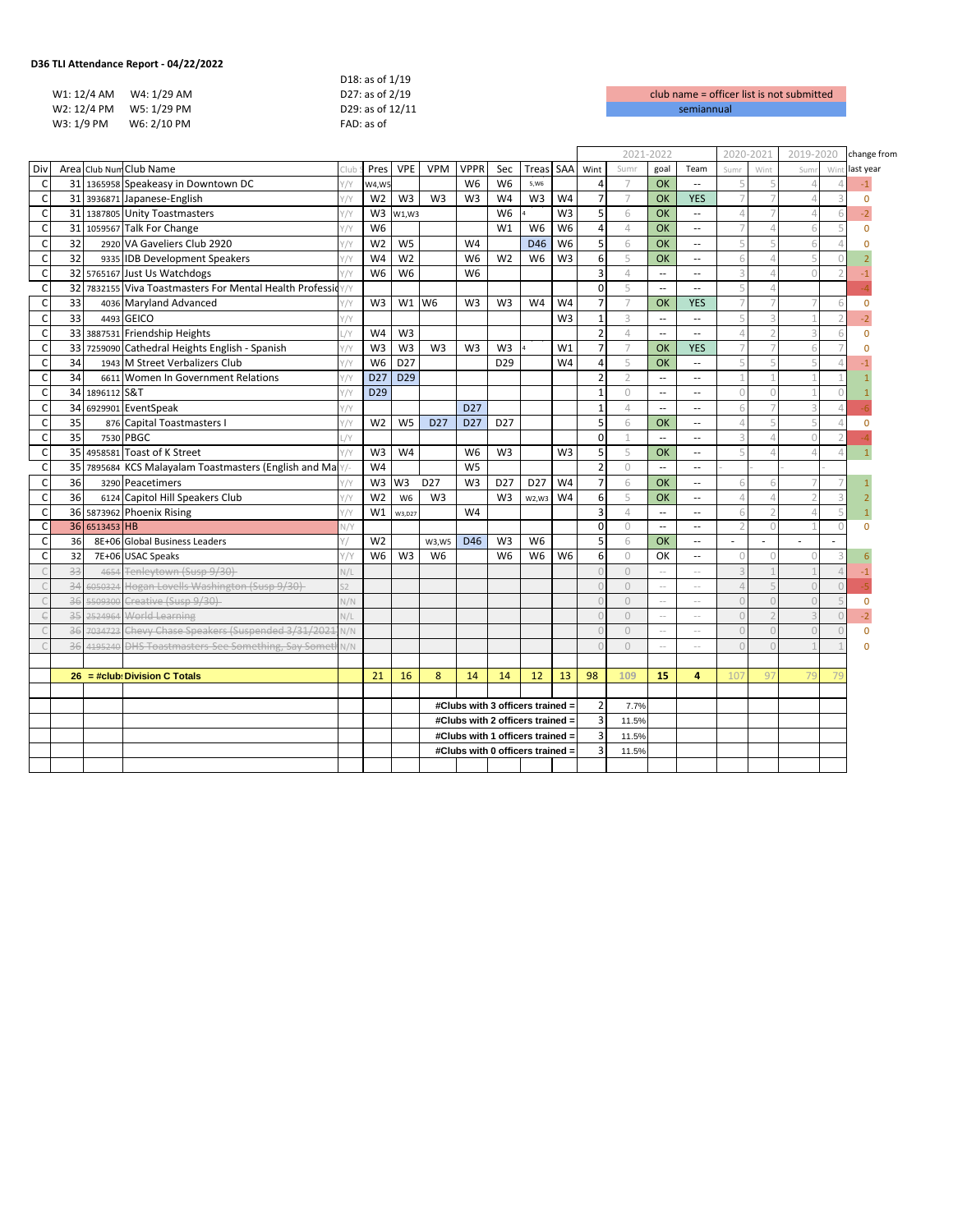|            |                         | D18: as of 1/19  |                    |
|------------|-------------------------|------------------|--------------------|
|            | W1: 12/4 AM W4: 1/29 AM | D27: as of 2/19  | club name = office |
|            | W2: 12/4 PM W5: 1/29 PM | D29: as of 12/11 | semiannual         |
| W3: 1/9 PM | W6: 2/10 PM             | FAD: as of       |                    |
|            |                         |                  |                    |

|          |    |               |                                                      |            |                |                |                                  |                |                                  | 2021-2022      |                |                  | 2020-2021      |                          | 2019-2020                |           | change from             |                |                |                |
|----------|----|---------------|------------------------------------------------------|------------|----------------|----------------|----------------------------------|----------------|----------------------------------|----------------|----------------|------------------|----------------|--------------------------|--------------------------|-----------|-------------------------|----------------|----------------|----------------|
| Div      |    |               | Area Club Nu Club Name                               |            | Pres           | <b>VPE</b>     | <b>VPM</b>                       | <b>VPPR</b>    | Sec                              | Treas          | SAA            | Wint             | Sumr           | goal                     | Team                     | Sumi      | <b>Win</b>              | Sum            | Wint           | last year      |
| D        |    |               | 41 692953 DTM Leaders                                |            | W <sub>3</sub> | W <sub>6</sub> | W <sub>3</sub>                   | W <sub>6</sub> | W <sub>2</sub>                   |                | W <sub>3</sub> | 6                | $\overline{7}$ | OK                       |                          |           |                         |                |                |                |
| D        |    |               | 41 695483 Shilohites                                 | $\sqrt{ }$ | W <sub>6</sub> | W <sub>6</sub> | W <sub>3</sub>                   | 6              |                                  | W <sub>6</sub> |                | 5                | 3              | OK                       | $\overline{a}$           | $\Lambda$ | $\overline{\mathbb{Q}}$ | $\mathcal{L}$  |                |                |
| D        | 41 |               | 7E+06 The St. Augustine                              |            | W <sub>4</sub> | W <sub>4</sub> |                                  |                |                                  |                |                | $\overline{2}$   | 5              | $\overline{a}$           | $\sim$                   |           |                         | -2             |                |                |
| D        | 41 |               | 7E+06 Woodridge DC                                   |            | W <sub>4</sub> | W <sub>3</sub> | W <sub>4</sub>                   | W <sub>6</sub> | W4,W6                            |                | W3             | 6                | 5              | OK                       | ц,                       |           | 5                       | 3              | Δ              |                |
| D        | 41 |               | 2226 Phoenix - DC Club #2226 (Susp 9/30)             |            |                |                | W <sub>4</sub>                   |                |                                  |                |                | 1                |                |                          |                          |           |                         | 6              |                | $\Omega$       |
| D        | 42 |               | 3496 Goddard Club                                    | Y/Y        |                |                |                                  |                |                                  |                |                | $\Omega$         | $\Delta$       | $\overline{a}$           |                          | $\bigcap$ | 5                       | -2             |                |                |
| D        | 42 |               | 6287 Spring Speakers                                 |            | W1             | W <sub>2</sub> | W <sub>3</sub>                   | W <sub>6</sub> | W <sub>6</sub>                   | W <sub>3</sub> | W1             | $\overline{7}$   |                | OK                       | <b>YES</b>               |           |                         | $\mathcal{L}$  |                | $\Omega$       |
| D        | 42 |               | 9216 Space Speakers                                  | $\sqrt{v}$ |                |                |                                  |                |                                  |                |                | $\Omega$         | 5              | $\overline{a}$           |                          |           | $\Delta$                | $\Delta$       |                |                |
| D        | 42 |               | 2E+06 Take Flight                                    |            | W2.W3          | W <sub>6</sub> | W <sub>3</sub>                   | W <sub>6</sub> | W <sub>3</sub>                   | W2.W3          | W <sub>3</sub> | $\overline{7}$   | $\overline{7}$ | OK                       | <b>YES</b>               |           |                         | $\overline{7}$ | 6              | $\Omega$       |
| D        | 43 |               | 132 Riverside                                        |            | W <sub>6</sub> | W4,W5          | W1                               | W <sub>6</sub> | W <sub>6</sub>                   | W1             |                | 6                | 6              | OK                       | $\overline{a}$           | 6         | 6                       | 6              |                | O              |
| D        | 43 |               | 1260 Federal Center                                  |            | W <sub>4</sub> |                | W <sub>3</sub>                   | W <sub>5</sub> |                                  | W1             | W1             | 5                | $\overline{7}$ | OK                       | $\overline{a}$           |           |                         | 3              |                | $-2$           |
| D        | 43 |               | 3331 Wiley                                           |            | W <sub>3</sub> | W <sub>5</sub> |                                  | W <sub>1</sub> | W <sub>3</sub>                   | W3.W4          |                | 5                | 5              | OK                       | $\overline{a}$           |           | Δ                       | $\Delta$       |                |                |
| D        | 43 |               | 3E+06 Metro CTF                                      |            | W <sub>6</sub> | W3,W6          | W3,W6                            |                |                                  |                | W <sub>3</sub> | $\overline{a}$   | 3              | OK                       | $\overline{a}$           |           |                         |                |                | $\Omega$       |
| D        | 44 |               | 3797 NTL Advanced Speakers                           |            | W <sub>3</sub> | W <sub>3</sub> | W5                               | W <sub>4</sub> | W <sub>3</sub>                   | W1             | W1             | $\overline{7}$   | $\overline{7}$ | OK                       | <b>YES</b>               |           |                         |                |                | O              |
| D        |    |               | 44 624924 Greenbelt                                  |            | W1             | W <sub>2</sub> | W <sub>4</sub>                   | W <sub>6</sub> | W <sub>2</sub>                   |                | W <sub>3</sub> | $6 \overline{6}$ | $\overline{7}$ | OK                       | $\overline{a}$           |           | 6                       |                |                | $\Omega$       |
| D        | 44 |               | 5E+06 Rivertech                                      |            |                |                |                                  |                |                                  | W <sub>3</sub> | W <sub>3</sub> | $\overline{2}$   | 6              | $\overline{\phantom{a}}$ | $\sim$                   |           |                         | 3              |                | $-3$           |
| D        | 45 |               | 9720 Professionals Reaching Out for Success (PROS) Y |            | W <sub>3</sub> |                | W6,D27                           |                | W4                               | W <sub>3</sub> |                | $\overline{4}$   | $\overline{4}$ | OK                       | $\overline{a}$           | 6         |                         | -6             |                | $\Omega$       |
| D        |    | 45 911520 MBC |                                                      |            | W <sub>4</sub> | W <sub>5</sub> | W <sub>6</sub>                   | W <sub>3</sub> | W5,W6                            |                | W <sub>3</sub> | 6                | 6              | OK                       | $\overline{a}$           |           |                         |                |                | $\Omega$       |
| D        | 45 |               | 4E+06 UMGC Power Speakers                            |            | W1             | W <sub>4</sub> | W <sub>3</sub>                   |                | W <sub>3</sub>                   |                | W <sub>3</sub> | 5                | $\overline{ }$ | OK                       | $\overline{\phantom{a}}$ |           |                         | 5              |                |                |
| D        | 45 |               | 7E+06 Prince George's County Women's Bureau          |            | W <sub>6</sub> | W <sub>4</sub> |                                  |                | W4                               | W <sub>6</sub> |                | 4                | 6              | OK                       | $\overline{\phantom{a}}$ |           |                         | 3              |                |                |
| D        | 46 |               | 176 Triple-Crown Club                                |            | W <sub>3</sub> | W <sub>4</sub> |                                  |                | W1                               |                |                | 3                | 5              | $\overline{\phantom{a}}$ | $\sim$                   |           |                         | 6              |                | $-3$           |
| D        | 46 |               | 3E+06 Go Pro                                         |            | W4,W5          | W1             | W <sub>3</sub>                   | W1             |                                  | W <sub>6</sub> |                | 5                | $\overline{4}$ | OK                       | $\sim$                   |           |                         | $\mathcal{L}$  |                | $\Omega$       |
| D        | 46 |               | 4E+06 Speakers On Nebo Way                           |            | W4             | W <sub>6</sub> | W <sub>6</sub>                   |                | W <sub>2</sub>                   | W <sub>3</sub> |                | 5                |                | OK                       | $\sim$                   |           |                         |                |                | $\cdot$ 1      |
| D        | 46 |               | 7E+06 Prince Emmanuel SDA                            |            | W <sub>6</sub> | W <sub>6</sub> | W <sub>6</sub>                   |                | W4                               | W <sub>6</sub> | D29            | $6 \overline{6}$ |                | OK                       | $\overline{a}$           | 5         | 5                       | $\Omega$       |                | $\overline{1}$ |
|          |    |               |                                                      |            |                |                |                                  |                |                                  |                |                |                  |                |                          |                          |           |                         |                |                |                |
| $\Gamma$ | 42 | 8709          | <b>DHCD Straight Talkers (Susp 9/30)</b>             | N/N        |                |                |                                  |                |                                  |                |                |                  | $\bigcap$      | $\sim$                   | $\sim$ $\sim$            | $\cup$    | $\cap$                  |                |                |                |
| D        | 44 |               | 2E+06 College Park (Susp 9/30)                       | L/Y        |                |                |                                  |                |                                  |                |                |                  |                | $\sim$                   | ÷.                       |           |                         |                |                |                |
| Đ        | 45 | 842346        | Purpose Driven (Suspended 3/31/2021)                 | $-$ /N     |                |                |                                  |                |                                  |                |                | $\Omega$         | $\Omega$       | $\overline{\phantom{a}}$ | $\overline{\phantom{a}}$ | ∩         |                         |                |                |                |
|          |    |               |                                                      |            |                |                |                                  |                |                                  |                |                |                  |                |                          |                          |           |                         |                |                |                |
|          |    |               | $24 = #club: Division D Totals$                      |            | 20             | 18             | 17                               | 12             | 15                               | 13             | 12             | 107              | 127            | 18                       | 3                        |           | 124                     | 106            | 9 <sup>c</sup> |                |
|          |    |               |                                                      |            |                |                |                                  |                |                                  |                |                |                  |                |                          |                          |           |                         |                |                |                |
|          |    |               |                                                      |            |                |                |                                  |                | #Clubs with 3 officers trained = |                |                | $\mathbf{1}$     | 4.2%           |                          |                          |           |                         |                |                |                |
|          |    |               |                                                      |            |                |                | #Clubs with 2 officers trained = |                |                                  |                |                | $\overline{2}$   | 8.3%           |                          |                          |           |                         |                |                |                |
|          |    |               |                                                      |            |                |                |                                  |                | #Clubs with 1 officers trained = |                |                | $\mathbf{1}$     | 4.2%           |                          |                          |           |                         |                |                |                |
|          |    |               |                                                      |            |                |                |                                  |                | #Clubs with 0 officers trained = |                |                | $\mathcal{P}$    | 8.3%           |                          |                          |           |                         |                |                |                |
|          |    |               |                                                      |            |                |                |                                  |                |                                  |                |                |                  |                |                          |                          |           |                         |                |                |                |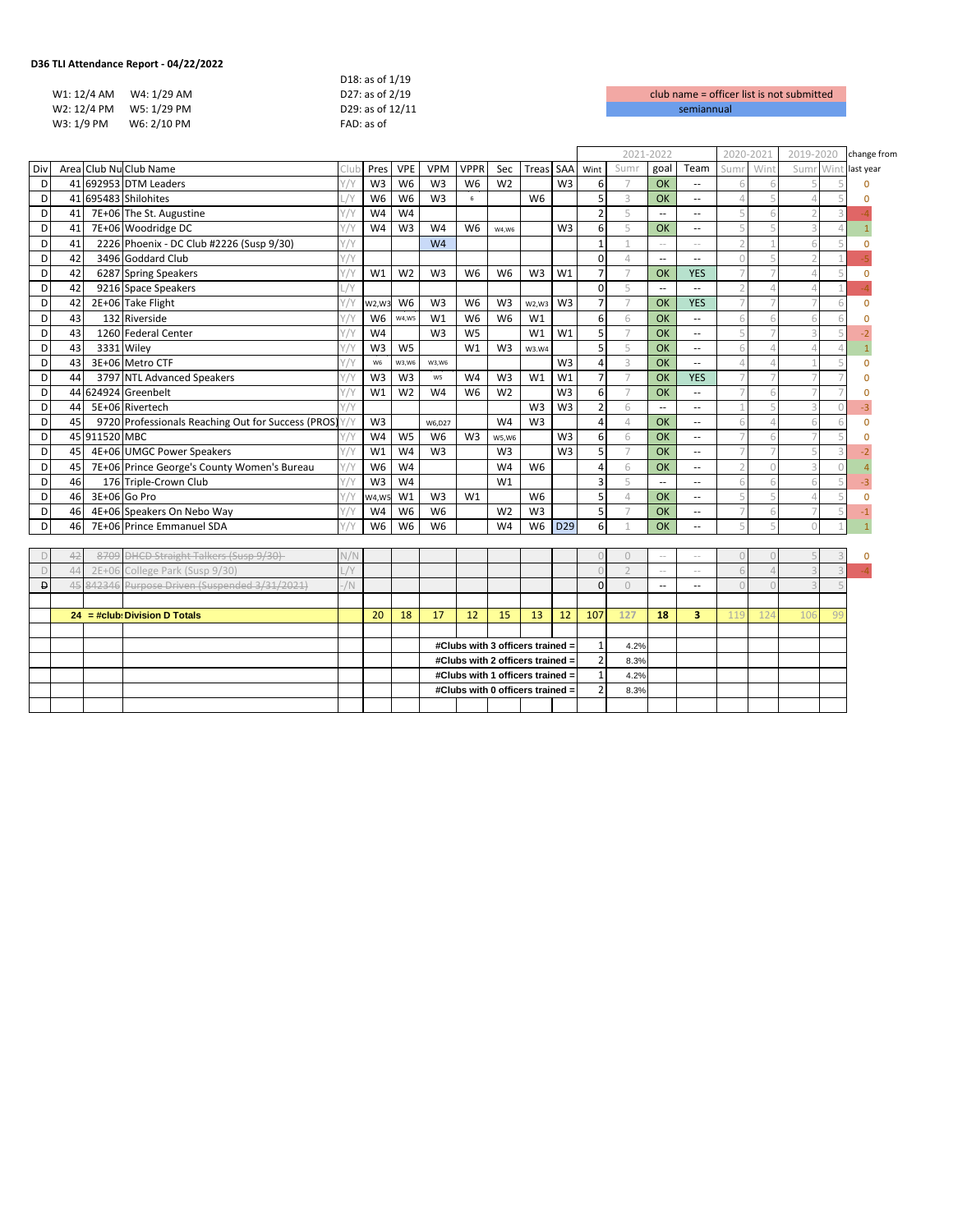| , iti Attendance Report - 04/22/2022 |                  |                    |
|--------------------------------------|------------------|--------------------|
|                                      | D18: as of 1/19  |                    |
| W1: 12/4 AM W4: 1/29 AM              | D27: as of 2/19  | club name = office |
| W2: 12/4 PM W5: 1/29 PM              | D29: as of 12/11 | semiannual         |
| W6: 2/10 PM<br>W3: 1/9 PM            | $FAD:$ as of     |                    |
|                                      |                  |                    |

|            |    |           |                                                      |            |                |                 |                |                                  |                |                  |                | 2021-2022      |                |                          | 2020-2021                   |                         | 2019-2020 |        | change from |           |
|------------|----|-----------|------------------------------------------------------|------------|----------------|-----------------|----------------|----------------------------------|----------------|------------------|----------------|----------------|----------------|--------------------------|-----------------------------|-------------------------|-----------|--------|-------------|-----------|
| Div        |    |           | Area Club Num Club Name                              | Club       | Pres           | <b>VPE</b>      | <b>VPM</b>     | <b>VPPR</b>                      | Sec            | Treas            | SAA            | Wint           | Sumr           | goal                     | Team                        | Sumr                    | Wint      | Sum    | Win         | last year |
| E          | 51 |           | 1999 Greater Olney Toastmasters [GOT]                |            | W <sub>3</sub> | W1,W6           | W <sub>6</sub> |                                  |                | W <sub>3</sub>   | W <sub>6</sub> | 5              | 7              | OK                       | $\sim$                      |                         |           |        |             |           |
| E          | 51 |           | 2394 Germantown                                      |            | W2, W3         |                 | W <sub>3</sub> | W <sub>2</sub>                   | W <sub>3</sub> | W4               |                | 5              | $\overline{7}$ | <b>OK</b>                | $\sim$ $\sim$               | 5                       |           |        |             |           |
| E          | 51 |           | 744718 Hopeful Communicators                         | Y/Y        |                | W <sub>6</sub>  |                | W <sub>6</sub>                   |                | W1               | W <sub>5</sub> | 4              | 5              | OK                       | $\sim$ $\sim$               | 6                       |           |        |             |           |
| E          |    |           | 51 1502233 Wheaton Community                         | //Y        | W <sub>3</sub> | W <sub>4</sub>  | W <sub>3</sub> | W1                               |                | W <sub>3</sub>   | W1             | 6              | $\overline{7}$ | OK                       | $\sim$ $\sim$               |                         |           |        |             |           |
| E          |    |           | 51 1511104 Speak Lead Serve                          | $\sqrt{}$  | W <sub>6</sub> | W1              | W <sub>6</sub> | W <sub>6</sub>                   | W <sub>6</sub> | W <sub>6</sub>   |                | 6              | $\varDelta$    | OK                       | $\sim$                      | $\overline{7}$          |           |        |             |           |
| E          | 52 | 3495 NIST |                                                      |            | W <sub>6</sub> | W <sub>6</sub>  | W <sub>6</sub> | W1                               | W1             | W1               | W <sub>6</sub> | $\overline{7}$ | 6              | OK                       | $\sim$                      | 5                       |           |        |             |           |
| E          |    |           | 52 2072353 AZ Orators                                | Y/Y        | W <sub>3</sub> |                 |                |                                  |                | W <sub>3</sub>   |                | $\overline{2}$ | $\varDelta$    | $\overline{\phantom{a}}$ | $\sim$                      | $\mathcal{L}$           |           |        |             |           |
| E          |    |           | 52 2116638 Speak AZ                                  |            | W <sub>6</sub> | W <sub>4</sub>  |                |                                  |                | W <sub>6</sub>   | W <sub>6</sub> | 4              | $\overline{7}$ | OK                       | $\sim$                      | 6                       |           |        |             |           |
| E          |    |           | 52 7615250 Adventist HealthCare                      |            |                |                 |                |                                  |                |                  |                | $\mathbf 0$    | $\mathbf{1}$   | $\overline{a}$           | $\sim$ $\sim$               | $\mathbf 1$             |           | $\cap$ |             |           |
| E          |    |           | 52 7707856 Emerging Voices                           | V/Y        |                |                 |                |                                  |                |                  |                | $\mathbf 0$    | 0              | $\overline{\phantom{a}}$ | $\sim$ $\sim$               | $\Omega$                |           | U      |             | $\Omega$  |
| E          | 53 |           | 4223 Twinbrook Club                                  |            | W <sub>3</sub> | W <sub>3</sub>  |                |                                  | W <sub>3</sub> | W <sub>3</sub>   | W <sub>3</sub> | 5              | 5              | <b>OK</b>                | $\sim$ $\sim$               | 5                       |           |        |             |           |
| E          | 53 |           | 4818 Gene Toasters                                   | Y/Y        | W4,W5.         | W4              |                | W <sub>6</sub>                   | W <sub>3</sub> | W <sub>3</sub>   | W <sub>1</sub> | 6              | 5              | OK                       | $\sim$                      | $\overline{7}$          |           |        |             |           |
| E          | 53 |           | 955777 Sodexo Toastmasters By Frances Nam            | Y/Y        | D18            | W1              | W4             | W1                               | W <sub>3</sub> | W <sub>3</sub>   | W <sub>3</sub> | $\overline{7}$ | 6              | OK                       | $\sim$                      | 3                       |           |        |             |           |
| E          |    |           | 53 1763170 Bioreliance Speaks!                       | Y/Y        |                | W <sub>3</sub>  |                | W <sub>3</sub>                   |                | W <sub>3</sub>   | W <sub>3</sub> | 4              | $\overline{4}$ | OK                       | $\sim$ $\sim$               | $\Delta$                |           |        |             |           |
| E          |    |           | 53 2871678 Rio Toastmasters                          |            |                |                 |                |                                  |                |                  |                | $\mathbf 0$    | $\circ$        | $\sim$                   | $\sim$ $\sim$               | $\Omega$                |           |        | $\bigcap$   | O         |
| E          | 54 |           | 5437 Vagabond                                        |            | W1             | W1, W4          | W1             | W4,W5                            | W <sub>3</sub> | W <sub>2</sub>   | W <sub>1</sub> | $\overline{7}$ | $\overline{7}$ | OK                       | <b>YES</b>                  |                         |           |        |             |           |
| E          | 54 |           | 6968 Turning Point Club                              | Y/Y        | W <sub>4</sub> | W4              | W <sub>4</sub> |                                  | W <sub>3</sub> | W4               |                | 5              | 5              | OK                       | $\sim$ $\sim$               | 6                       |           |        |             |           |
| E          | 54 |           | 7012 Sunrise                                         |            | W <sub>3</sub> | W1              | W1             | W1,W2                            | W <sub>2</sub> |                  |                | 5              | $\overline{7}$ | OK                       | $\sim$                      |                         |           |        |             |           |
| E          | 54 |           | 614319 Derwood Communicators                         | N/Y        |                |                 |                |                                  |                | W <sub>4</sub>   |                | $\mathbf 1$    | $\overline{4}$ | $\sim$                   | $\sim$                      | 6                       |           |        |             |           |
| E          | 54 |           | 4106046 Spiritually Speaking                         |            | W <sub>4</sub> | W <sub>3</sub>  |                | W <sub>2</sub>                   |                |                  | W <sub>1</sub> | 4              | 5              | OK                       | $\mathcal{L}_{\mathcal{A}}$ | 6                       |           |        |             |           |
| E          | 55 |           | 1212 Montgomery Village                              | Y/Y        | W <sub>4</sub> | W <sub>4</sub>  | W <sub>6</sub> | W4                               | W4             | W <sub>3</sub>   | W <sub>4</sub> | $\overline{7}$ | $\overline{7}$ | OK                       | <b>YES</b>                  |                         |           |        |             |           |
| E          | 55 |           | 2279 Business Oriented                               | Y/Y        |                | W1              | W <sub>6</sub> |                                  |                | W4               | W <sub>2</sub> | 4              | 5              | OK                       | $\sim$                      | $\Delta$                |           |        | $\Delta$    |           |
| E          | 55 |           | 2408 EasyTech                                        |            | W1,W3          | W <sub>3</sub>  | W <sub>3</sub> |                                  |                | <b>N4, W5, W</b> |                | 4              | 6              | OK                       | $\sim$ $\sim$               |                         |           |        |             |           |
| E          | 55 |           | 4580 Effective Communicators                         | $1/\gamma$ | W <sub>3</sub> | W4              | W1             |                                  |                | W3               |                | $\overline{4}$ | 5              | OK                       | $\sim$                      | 5                       |           |        |             |           |
| E          | 56 |           | 7161 Lewis Smith                                     |            | W <sub>4</sub> | D <sub>27</sub> |                | W <sub>4</sub>                   | W <sub>4</sub> | W <sub>4</sub>   | W <sub>3</sub> | 6              | 5              | OK                       | $\sim$                      |                         |           |        |             | n         |
| E          |    |           | 56 3092535 Universally Speaking                      | Y/Y        | W <sub>3</sub> | W <sub>4</sub>  | W <sub>6</sub> | W <sub>6</sub>                   | W <sub>6</sub> | W <sub>6</sub>   | W <sub>3</sub> | $\overline{7}$ | 6              | OK                       | $\sim$                      | 6                       |           |        |             |           |
| E          |    |           | 56 3646679 Francophones du Monde                     | Y/Y        | W <sub>3</sub> | W <sub>3</sub>  | W1             |                                  |                | W2,W3            | W <sub>3</sub> | 5              | 6              | OK                       | $\sim$                      | 5                       |           |        |             |           |
| E          |    |           | 56 7679495 Mont. College Global Leaders and Speakers | Y/Y        | W <sub>6</sub> | W <sub>6</sub>  |                | W <sub>3</sub>                   |                | D <sub>29</sub>  |                | 4              | 5              | OK                       | $\sim$ $\sim$               | $\overline{\mathbf{3}}$ |           | $\cap$ | $\bigcap$   |           |
| F          | 55 | 4153      | <b>Town Center Talkers (Susp 9/30)</b>               | N/N        |                |                 |                |                                  |                |                  |                | n              | $\circ$        | $\sim$                   | $\sim$ $-$                  | $\overline{a}$          |           |        |             | $\Omega$  |
| F          | 56 | 864035    | Sky High Speakers Club (Susp 9/30)                   |            |                |                 |                |                                  |                |                  |                |                | $\Omega$       | $\sim$ $-$               | $\sim$ $-$                  |                         |           |        |             |           |
| 后          | 51 | 7272090   | ROC and Roll (Suspended 3/31/2021)                   | N/N        |                |                 |                |                                  |                |                  |                | $\mathbf{0}$   | $\cup$         | $\overline{\phantom{a}}$ | $\sim$                      | $\cap$                  |           | $\cap$ | $\cap$      | $\Omega$  |
| $\sqrt{2}$ | 57 | 5612081   | Choice Words - Rockville (suspended 3/31/20          | N/N        |                |                 |                |                                  |                |                  |                | $\Omega$       | $\Omega$       | $\overline{\phantom{a}}$ | $\sim$                      | $\bigcap$               |           |        |             |           |
|            |    |           |                                                      |            |                |                 |                |                                  |                |                  |                |                |                |                          |                             |                         |           |        |             |           |
|            |    |           | $28 = #club: Division E Totals$                      |            | 21             | 22              | 15             | 15                               | 12             | 23               | 16             | 124            | 141            | 23                       | 5                           | 141                     | 133       | 115    |             |           |
|            |    |           |                                                      |            |                |                 |                |                                  |                |                  |                |                |                |                          |                             |                         |           |        |             |           |
|            |    |           |                                                      |            |                |                 |                | #Clubs with 3 officers trained = |                |                  |                | 0              | 0.0%           |                          |                             |                         |           |        |             |           |
|            |    |           |                                                      |            |                |                 |                | #Clubs with 2 officers trained = |                |                  |                | $\mathbf{1}$   | 3.6%           |                          |                             |                         |           |        |             |           |
|            |    |           |                                                      |            |                |                 |                | #Clubs with 1 officers trained = |                |                  |                | $\mathbf{1}$   | 3.6%           |                          |                             |                         |           |        |             |           |
|            |    |           |                                                      |            |                |                 |                | #Clubs with 0 officers trained = |                |                  |                | 3              | 10.7%          |                          |                             |                         |           |        |             |           |
|            |    |           |                                                      |            |                |                 |                |                                  |                |                  |                |                |                |                          |                             |                         |           |        |             |           |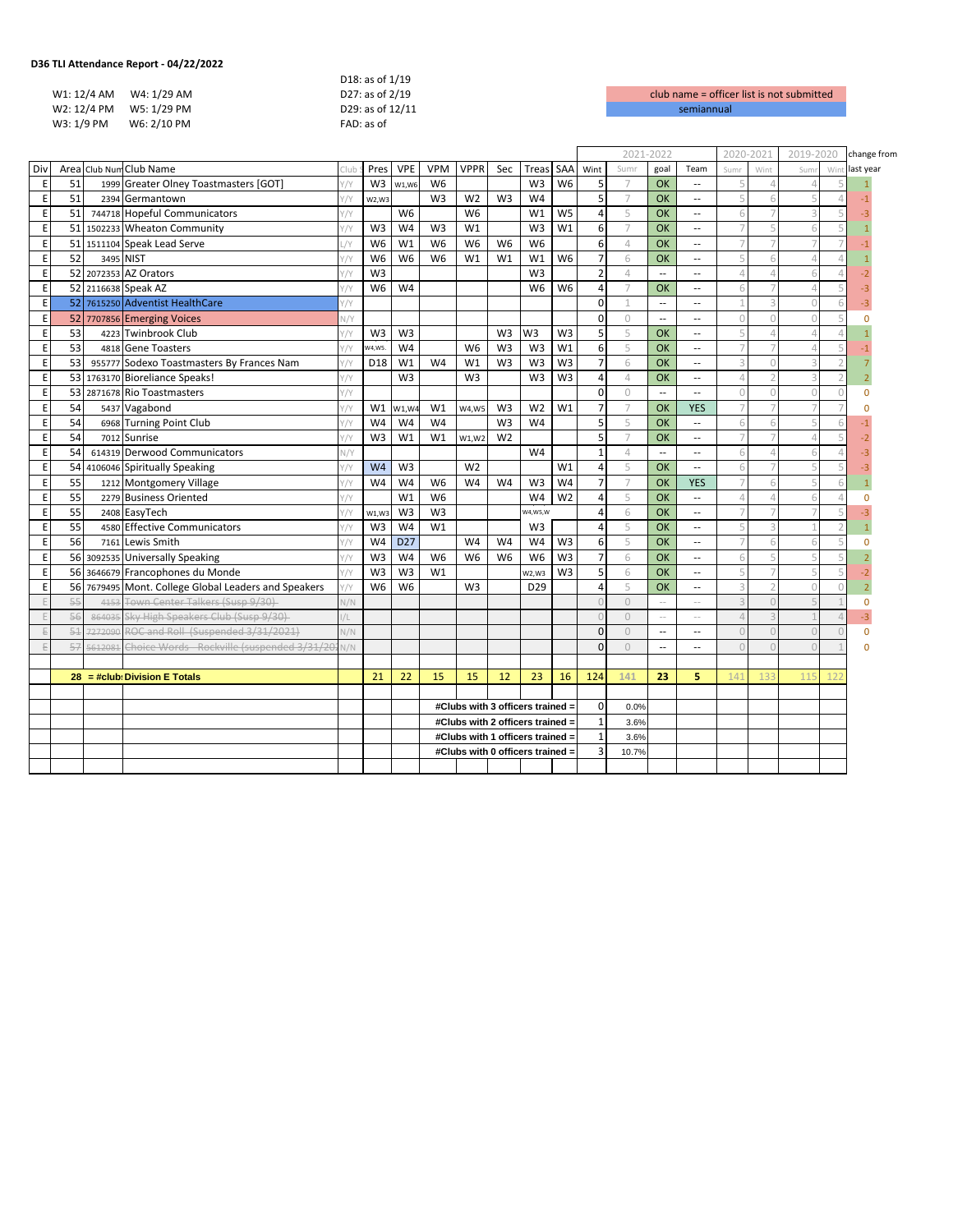|            |                         | D18: as of 1/19  |                    |
|------------|-------------------------|------------------|--------------------|
|            | W1: 12/4 AM W4: 1/29 AM | D27: as of 2/19  | club name = office |
|            | W2: 12/4 PM W5: 1/29 PM | D29: as of 12/11 | semiannual         |
| W3: 1/9 PM | W6: 2/10 PM             | FAD: as of       |                    |

|             |    |                  |                                                      |              |                 |                 |                |                |                |                                  |                |                |                | 2021-2022                |                          | 2020-2021       |      | 2019-2020                |           | change from |
|-------------|----|------------------|------------------------------------------------------|--------------|-----------------|-----------------|----------------|----------------|----------------|----------------------------------|----------------|----------------|----------------|--------------------------|--------------------------|-----------------|------|--------------------------|-----------|-------------|
| Div         |    |                  | Area Club Num Club Name                              |              | Pres            | <b>VPE</b>      | <b>VPM</b>     | <b>VPPR</b>    | Sec            | Treas                            | SAA            | Wint           | Sumi           | goal                     | Team                     | Sum             | Wint | Sum                      | Win       | last year   |
| $\mathsf F$ | 61 |                  | 3941 B M D                                           |              | W <sub>3</sub>  | W <sub>3</sub>  | W <sub>3</sub> |                | W <sub>3</sub> | W <sub>3</sub>                   |                | 5              | 6              | OK                       | $\overline{a}$           |                 | 5    | 5                        |           |             |
| F           | 61 |                  | 899228 Toasted by Proxy Club                         |              |                 | W <sub>3</sub>  |                | W1             | W <sub>3</sub> | W <sub>3</sub>                   |                | $\overline{4}$ | 5              | OK                       | $\sim$ $\sim$            |                 |      | $\Delta$                 |           |             |
| F           |    |                  | 61 1154377 Speech Regulators                         |              | W1              | W <sub>1</sub>  | W1             |                | W <sub>3</sub> | W <sub>3</sub>                   |                | 5              | 6              | OK                       | $\sim$ $\sim$            |                 |      | 3                        | $\bigcap$ | $-2$        |
| F           |    |                  | 61 2014122 The FDA Metroparkers                      |              | W <sub>3</sub>  | W <sub>3</sub>  | W <sub>5</sub> |                | W1             |                                  |                | 4              | 5              | OK                       | $\sim$ $-$               |                 |      | 5                        |           | $\Omega$    |
| F           | 62 |                  | 502 Parklawn                                         |              | W <sub>2</sub>  | W <sub>3</sub>  | W <sub>3</sub> |                | W <sub>4</sub> | W <sub>6</sub>                   |                | 5              | $\overline{7}$ | OK                       | $\sim$ $-$               |                 |      | 6                        |           |             |
| F           | 62 |                  | 1510 Montgomery County Govt. Club                    |              | W <sub>3</sub>  |                 |                | W <sub>6</sub> | W <sub>2</sub> | W1                               |                | 4              | 3              | OK                       | $\sim$ $\sim$            |                 |      | $\overline{\phantom{a}}$ |           |             |
| F           |    |                  | 62 1208436 SAMHSA                                    | $1/\nu$      |                 |                 |                |                |                |                                  |                | $\Omega$       | $\Omega$       | $\overline{\phantom{a}}$ | $\overline{a}$           |                 |      | $\Omega$                 |           | O           |
| F           |    |                  | 62 1413695 USPeakers                                 | $1/\sqrt{2}$ | W4              | W <sub>4</sub>  |                | W <sub>2</sub> | W <sub>4</sub> | W <sub>2</sub>                   | W1             | 6              | 6              | OK                       | $\overline{a}$           |                 |      | 6                        |           |             |
| F           |    | 62 3714674 AHRQ  |                                                      | $\sqrt{}$    | D <sub>29</sub> | W <sub>6</sub>  | W <sub>6</sub> | W <sub>6</sub> | W <sub>6</sub> | W <sub>6</sub>                   | W <sub>6</sub> | $\overline{7}$ | $\overline{2}$ | OK                       | $\sim$ $\sim$            |                 |      |                          |           |             |
| F           | 63 |                  | 3421 N   H Club                                      |              | W <sub>2</sub>  |                 | W1             | W <sub>3</sub> |                | W4                               | W <sub>6</sub> | 5              | $\overline{4}$ | OK                       | $\sim$ $\sim$            |                 |      | $\Delta$                 |           |             |
| F           | 63 |                  | 6973 Locke and Key                                   |              |                 | W <sub>6</sub>  | W4             |                |                |                                  |                | $\overline{2}$ | $\varDelta$    | $\overline{a}$           | $\sim$ $\sim$            |                 |      | 5                        |           |             |
| F           | 63 |                  | 8573 Marriott                                        | $1/\sqrt{2}$ |                 |                 |                |                |                |                                  |                | $\mathbf 0$    | $\mathfrak{D}$ | $\overline{a}$           | $\sim$ $\sim$            |                 |      | $\overline{a}$           |           | $\Omega$    |
| F           |    |                  | 63 4617073 Cystic Fibrosis Foundation - Cure Finders | N/Y          |                 |                 |                |                |                |                                  |                | $\mathbf 0$    | $\Omega$       | $\ddotsc$                | $\sim$ $\sim$            |                 |      | $\overline{0}$           |           | $\Omega$    |
| F           |    | 63 6786555 DAVIS |                                                      | Y/Y          |                 |                 |                |                |                |                                  |                | $\Omega$       | $\Omega$       | $\ddotsc$                | $\sim$ $\sim$            |                 |      | $\overline{0}$           |           | n           |
| F           | 64 |                  | 4266 NRC                                             | $\sqrt{V}$   |                 | W <sub>6</sub>  |                |                | W <sub>3</sub> | W <sub>3</sub>                   | W1             | $\overline{4}$ | 5              | OK                       | $\sim$ $\sim$            |                 |      | $\Delta$                 |           |             |
| F           | 64 |                  | 7344 Executive                                       | $1/\sqrt{2}$ | W <sub>5</sub>  | W <sub>3</sub>  | W <sub>2</sub> | W <sub>6</sub> | W <sub>6</sub> | W1                               | W <sub>6</sub> | $\overline{7}$ | 5              | OK                       | $\overline{\phantom{a}}$ |                 |      | 6                        |           |             |
| F           |    | 64 1449691 PMA   |                                                      |              | W <sub>6</sub>  | W <sub>6</sub>  |                | W <sub>4</sub> |                | W <sub>6</sub>                   |                | 4              | $\overline{4}$ | OK                       | $\sim$ $\sim$            |                 |      |                          |           | n           |
| F           |    |                  | 64 2014146 Articulate Accountants                    |              | W <sub>6</sub>  | W1              |                | W <sub>6</sub> | W <sub>6</sub> |                                  |                | $\overline{4}$ | $\overline{4}$ | OK                       | $\sim$ $\sim$            |                 |      | 3                        |           |             |
| F           | 64 |                  | 7406889 Rubino Speaks                                |              |                 |                 |                |                |                |                                  |                | $\mathbf 0$    | $\circ$        | $\overline{a}$           | $\overline{\phantom{a}}$ |                 | 6    | $\Delta$                 |           |             |
| F           | 65 |                  | 3691 Bethesda Evening Speakers                       |              | W1              | W <sub>4</sub>  | W1             |                | W1             | W4                               | W <sub>3</sub> | 6              | 6              | OK                       | $\sim$ $-$               |                 |      | 6                        |           |             |
| F           | 65 |                  | 4764 ASCE                                            |              | W <sub>3</sub>  | W <sub>3</sub>  | W <sub>3</sub> | W <sub>3</sub> |                | W1                               | W <sub>3</sub> | 6              | 6              | OK                       | $\sim$ $\sim$            |                 |      | 6                        |           |             |
| F           | 65 |                  | 4889 Tally Ho Club                                   | 1/V          |                 | D <sub>29</sub> |                |                | W <sub>3</sub> | D <sub>27</sub>                  |                | 3              | 5              | $\sim$                   | $\sim$ $\sim$            |                 |      | $\Delta$                 |           |             |
| F           | 65 |                  | 8897 Great Seneca Power Talkers Club                 | Y/Y          | W <sub>3</sub>  | W <sub>3</sub>  | W <sub>3</sub> | W <sub>4</sub> | $\,$ 6 $\,$    | W4                               | W <sub>3</sub> | $\overline{7}$ | $\overline{7}$ | OK                       | <b>YES</b>               |                 |      |                          |           | O           |
| F           |    |                  | 65 1163128 PMI Montgomery County                     | Y/Y          | W <sub>6</sub>  | W <sub>6</sub>  | W <sub>5</sub> | W <sub>6</sub> | W3.W4          | W <sub>5</sub>                   | W <sub>4</sub> | $\overline{7}$ | $\varDelta$    | OK                       | $\sim$ $\sim$            |                 |      | 6                        |           | O           |
|             | 63 |                  | 2072274 Host Masters (Susp 9/30)                     | V/Y          |                 |                 |                |                |                |                                  |                |                | $\Omega$       | $\sim$ $\sim$            | $\sim$ $\sim$            |                 |      | $\bigcap$                |           | Ò           |
|             | 64 |                  | 7626361 TOAST 2 HOST (Susp 9/30)                     | V/N          |                 |                 |                |                |                |                                  |                |                | $\cup$         | $\sim$ $-$               | $\sim$ $-$               |                 |      | $\bigcap$                |           | $\Omega$    |
|             | 65 |                  | 1860576 Tower Oaks (Susp 9/30)                       | N/N          |                 |                 |                |                |                |                                  |                | $\sqrt{ }$     | $\Omega$       | $\sim$ $-$               | $\sim$ $-$               |                 |      | $\Omega$                 |           | $\Omega$    |
|             | 64 | 3583             | Model Basin Club (suspended 3/31/2021)               | N/N          |                 |                 |                |                |                |                                  |                |                | $\Omega$       | $\sim$                   | $\sim$ $\sim$            |                 |      |                          |           | $\Omega$    |
| F           | 65 |                  | 1505376 Rockville Regents (suspended 3/31/2021)      | N/N          |                 |                 |                |                |                |                                  |                | $\sqrt{ }$     | $\Omega$       | $\sim$                   | $\sim$                   |                 |      |                          |           |             |
|             |    |                  |                                                      |              |                 |                 |                |                |                |                                  |                |                |                |                          |                          |                 |      |                          |           |             |
|             |    |                  | $24 = #club: Division F Totals$                      |              | 15              | 17              | 12             | 11             | 15             | 16                               | 9              | 95             | 96             | 17                       | 4                        | 11 <sup>2</sup> | 104  | 97                       | 88        |             |
|             |    |                  |                                                      |              |                 |                 |                |                |                |                                  |                |                |                |                          |                          |                 |      |                          |           |             |
|             |    |                  |                                                      |              |                 |                 |                |                |                | #Clubs with 3 officers trained = |                | $\mathbf{1}$   | 4.2%           |                          |                          |                 |      |                          |           |             |
|             |    |                  |                                                      |              |                 |                 |                |                |                | #Clubs with 2 officers trained = |                | $\mathbf{1}$   | 4.2%           |                          |                          |                 |      |                          |           |             |
|             |    |                  |                                                      |              |                 |                 |                |                |                | #Clubs with 1 officers trained = |                | $\Omega$       | 0.0%           |                          |                          |                 |      |                          |           |             |
|             |    |                  |                                                      |              |                 |                 |                |                |                | #Clubs with 0 officers trained = |                | 5              | 20.8%          |                          |                          |                 |      |                          |           |             |
|             |    |                  |                                                      |              |                 |                 |                |                |                |                                  |                |                |                |                          |                          |                 |      |                          |           |             |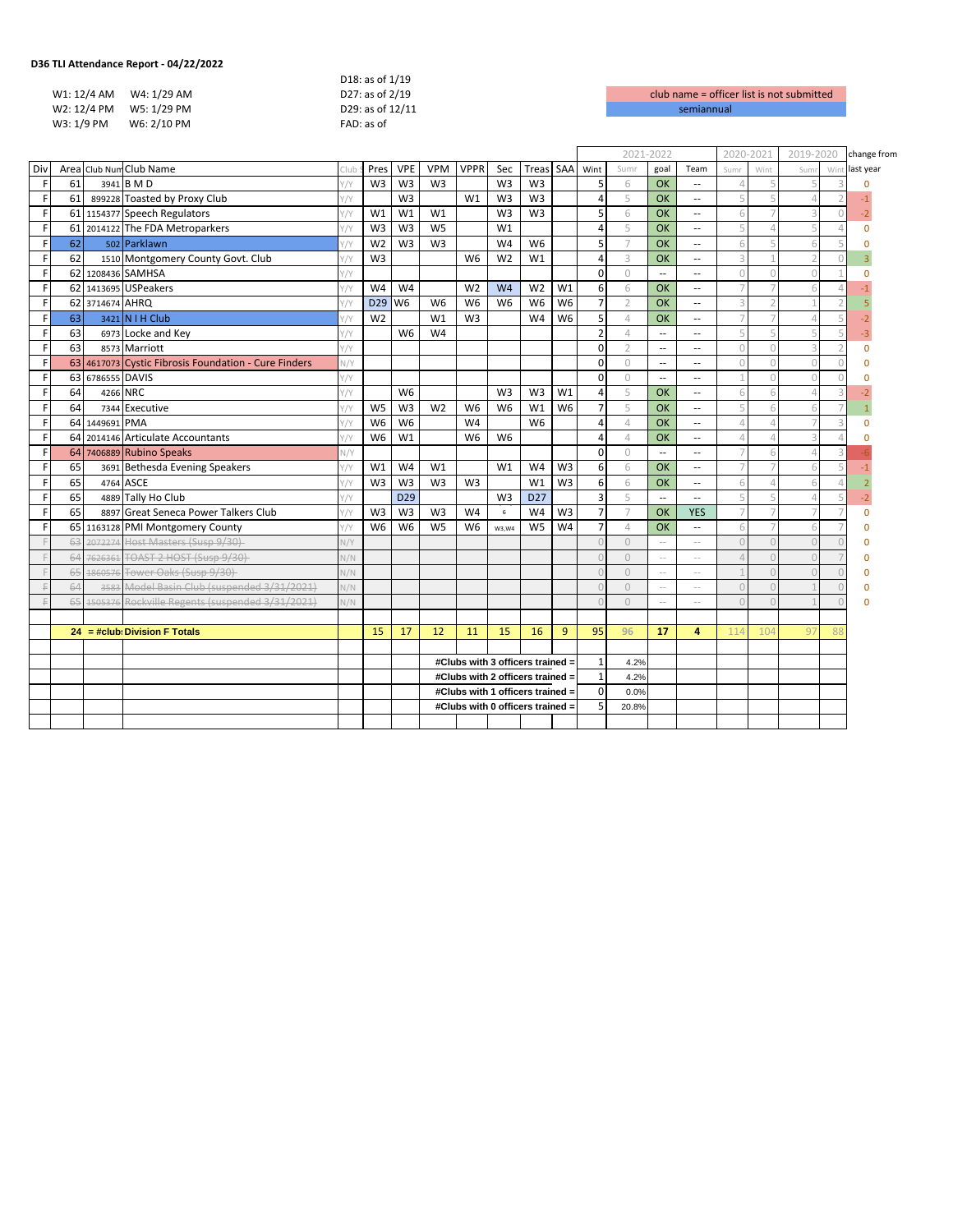| TLI Attendance Report - 04/22/2022 - |             |                  |                    |
|--------------------------------------|-------------|------------------|--------------------|
|                                      |             | D18: as of 1/19  |                    |
| W1: 12/4 AM W4: 1/29 AM              |             | D27: as of 2/19  | club name = office |
| W2: 12/4 PM W5: 1/29 PM              |             | D29: as of 12/11 | semiannual         |
| W3: 1/9 PM                           | W6: 2/10 PM | FAD: as of       |                    |
|                                      |             |                  |                    |

|     |                                 |                   |                                       |      |                 |                 |                 |                |                                  |                |                 |                | 2021-2022      |                          | 2020-2021                |                         | 2019-2020       |     | change from |           |
|-----|---------------------------------|-------------------|---------------------------------------|------|-----------------|-----------------|-----------------|----------------|----------------------------------|----------------|-----------------|----------------|----------------|--------------------------|--------------------------|-------------------------|-----------------|-----|-------------|-----------|
| Div |                                 |                   | Area Club Num Club Name               | :Tub | Pres            | <b>VPE</b>      | <b>VPM</b>      | <b>VPPR</b>    | Sec                              | Treas SAA      |                 | Wint           | Sumr           | goal                     | Team                     | Sumr                    | Wint            | Sum | Win         | last year |
| G   | 71                              |                   | 632 Tip Top/NOAA Club                 | Y/Y  | W <sub>3</sub>  | W <sub>3</sub>  |                 |                |                                  | W <sub>5</sub> |                 | 3              | 5              | $\overline{\phantom{a}}$ | $\sim$ $-$               |                         |                 |     |             | $-2$      |
| G   | 71                              |                   | 5131 Speakers Corner Club             |      | W <sub>4</sub>  | W <sub>4</sub>  |                 |                | W <sub>6</sub>                   | W <sub>6</sub> |                 | $\overline{4}$ | $\overline{4}$ | OK                       | $\sim$ $\sim$            | $\overline{7}$          |                 |     |             | $\Omega$  |
| G   |                                 |                   | 71 1911981 Daniel Leadership          |      | W1              | W1              | W1              | W <sub>3</sub> | W1                               | W1             | D <sub>27</sub> | $\overline{7}$ | $\overline{7}$ | OK                       | <b>YES</b>               |                         |                 |     |             |           |
| G   |                                 |                   | 71 4036632 Kemp Mill                  |      | W <sub>3</sub>  | W <sub>3</sub>  |                 | W <sub>3</sub> | W <sub>3</sub>                   | W <sub>3</sub> | W <sub>3</sub>  | 6              | $\overline{7}$ | OK                       | $\sim$                   | 6                       |                 |     |             |           |
| G   | 72                              |                   | 1314 Silver Spring                    |      | W1              | W <sub>3</sub>  | W1              | W <sub>6</sub> |                                  |                | W <sub>4</sub>  | 5              | 6              | OK                       | $\sim$ $-$               | 5                       |                 |     |             |           |
| G   | 72                              |                   | 2416 Toast USS                        | N/Y  |                 |                 |                 |                |                                  |                |                 | $\Omega$       | $\Omega$       | $\overline{\phantom{a}}$ | $\overline{a}$           | 3                       |                 |     |             |           |
| G   |                                 |                   | 72 1341379 Holy Cross-Words           | Y/Y  | W <sub>2</sub>  | W <sub>6</sub>  | W <sub>3</sub>  |                | W1.W6                            |                |                 | 4              | 5              | OK                       | $\overline{a}$           | 6                       |                 |     |             |           |
| G   |                                 |                   | 72 7038189 She Leads She Speaks       | V/V  | D <sub>27</sub> | W <sub>6</sub>  | D <sub>27</sub> | W <sub>3</sub> | D <sub>27</sub>                  | W <sub>3</sub> | D <sub>27</sub> | $\overline{7}$ | $\overline{7}$ | OK                       | <b>YES</b>               | $\overline{7}$          |                 |     |             | $\Omega$  |
| G   | 73                              |                   | 2627 Plant Industry Station           | Y/N  | W1              | W1              | W1.W3           | W <sub>6</sub> |                                  |                |                 | 4              | 6              | OK                       | $\sim$                   | $\Delta$                |                 |     |             |           |
| G   | 73                              |                   | 9267 WSSC                             |      |                 | W <sub>6</sub>  |                 |                | W1,W6                            |                | W <sub>6</sub>  | 3              |                | $\overline{\phantom{a}}$ | $\overline{\phantom{a}}$ |                         |                 |     |             |           |
| G   |                                 |                   | 73 1492268 Southern Management Speaks | N/Y  |                 |                 |                 |                |                                  |                |                 | $\Omega$       | $\Omega$       | $\overline{\phantom{a}}$ | $\sim$ $\sim$            |                         |                 |     |             |           |
| G   |                                 |                   | 73 5364296 FDA Muirkirkers            | Y/Y  | W <sub>6</sub>  |                 | W4              |                | W <sub>6</sub>                   | W <sub>6</sub> |                 | 4              | 5              | OK                       | $\sim$ $\sim$            |                         |                 |     |             |           |
| G   |                                 |                   | 73 5677330 Booz Talks                 | Y/Y  | W <sub>2</sub>  | W1              | W <sub>6</sub>  | W1             | W <sub>6</sub>                   | W <sub>4</sub> | W <sub>4</sub>  | $\overline{7}$ | $\overline{2}$ | OK                       | $\overline{a}$           |                         |                 |     |             |           |
| G   | 74                              |                   | 898 Monument                          | Y/Y  |                 |                 |                 |                |                                  |                |                 | 0              | $\cup$         | --                       | $\overline{a}$           | $\overline{a}$          |                 |     |             |           |
| G   |                                 | 74 1249022 Khalsa |                                       |      | W1              | W <sub>5</sub>  |                 |                |                                  |                |                 | $\overline{2}$ | 6              | $\overline{\phantom{a}}$ | $\overline{\phantom{a}}$ |                         |                 |     |             |           |
| G   |                                 |                   | 74 1361653 Top Notch                  | Y/Y  | W <sub>2</sub>  | W1              | W <sub>6</sub>  | W <sub>3</sub> | W <sub>4</sub>                   | W <sub>1</sub> | W <sub>3</sub>  | $\overline{7}$ | 6              | OK                       | $\sim$ $-$               | 5                       |                 |     |             |           |
| G   |                                 |                   | 74 1908816 White Oak Evening          | Y/Y  | W <sub>3</sub>  | D <sub>27</sub> | W <sub>2</sub>  | W1             | W <sub>2</sub>                   | W <sub>6</sub> | W <sub>3</sub>  | $\overline{7}$ | $\overline{7}$ | OK                       | <b>YES</b>               |                         |                 |     |             |           |
| G   | 75                              |                   | 77 Crown Of Laurel Club               | Y/Y  | W <sub>2</sub>  | W <sub>3</sub>  | W <sub>3</sub>  | W <sub>2</sub> | W1                               | W <sub>4</sub> | W4              | $\overline{7}$ | $\overline{7}$ | OK                       | <b>YES</b>               |                         |                 |     |             | $\Omega$  |
| G   | 75                              |                   | 3039 Agricultural Research Center     |      | D75             | W <sub>3</sub>  | W <sub>3</sub>  | W <sub>3</sub> | W <sub>1</sub>                   | 4,W5           | W <sub>3</sub>  | $\overline{7}$ | 6              | OK                       | u.                       | $\overline{7}$          |                 |     |             |           |
| G   | 75                              |                   | 3263 Columbians                       |      | W <sub>4</sub>  | W <sub>4</sub>  | W <sub>3</sub>  | W <sub>3</sub> | W <sub>4</sub>                   | W <sub>4</sub> | W <sub>4</sub>  | $\overline{7}$ | $\overline{7}$ | OK                       | <b>YES</b>               | $\overline{7}$          |                 |     | 3           |           |
| G   |                                 |                   | 75 1063187 Jim Whitney                |      | <b>W4,W5</b>    | W <sub>3</sub>  | W <sub>6</sub>  | W <sub>6</sub> | W <sub>3</sub>                   | 4,W5           | W <sub>1</sub>  | $\overline{7}$ | $\overline{7}$ | OK                       | <b>YES</b>               |                         |                 |     |             |           |
| G   |                                 |                   | 75 3119491 The Restored               | Y/Y  | W <sub>6</sub>  | W1              | W1              | W <sub>2</sub> | W1                               | W <sub>5</sub> | W <sub>4</sub>  | $\overline{7}$ | $\overline{7}$ | OK                       | <b>YES</b>               | 5                       |                 |     |             |           |
| G   | 76                              |                   | 3323 Harry Diamond Club               | Y/N  | W1              |                 | D <sub>27</sub> | W1             |                                  |                |                 | $\overline{3}$ | 5              | $\overline{\phantom{a}}$ | $\sim$                   | $\overline{a}$          |                 |     |             |           |
| G   | 76                              |                   | 6303 Chesapeake                       | Y/Y  | W1              | W1              | D <sub>27</sub> | W <sub>2</sub> | W <sub>3</sub>                   | W <sub>4</sub> | W1              | $\overline{7}$ | $\overline{7}$ | OK                       | <b>YES</b>               | $\overline{7}$          |                 |     |             |           |
| G   | <b>76</b>                       |                   | 884125 White Oak Toastmasters         | Y/Y  | W <sub>3</sub>  | W1              | W <sub>4</sub>  | W <sub>4</sub> | W1                               | W1.W6 W1,W4    |                 | $\overline{7}$ | 5              | OK                       | $\sim$ $\sim$            | $\overline{2}$          |                 |     |             |           |
| G   |                                 |                   | 76 1111289 Voice of Burtonsville      | Y/N  |                 | W <sub>3</sub>  |                 |                | W <sub>3</sub>                   |                |                 | $\overline{2}$ | $\varDelta$    | $\overline{\phantom{a}}$ | $\sim$ $\sim$            | $\overline{\mathbf{3}}$ |                 |     | 3           | $\Omega$  |
| G   |                                 |                   | 76 1504337 ALC Advanced               | Y/Y  | W <sub>3</sub>  | W <sub>3</sub>  | W <sub>3</sub>  | W <sub>3</sub> | W <sub>4</sub>                   | W <sub>3</sub> |                 | 6              | 6              | OK                       | $\overline{a}$           |                         |                 |     |             |           |
|     |                                 |                   |                                       |      |                 |                 |                 |                |                                  |                |                 |                |                |                          |                          |                         |                 |     |             |           |
|     | $27 = #club: Division G Totals$ |                   |                                       | 22   | 22              | 18              | 17              | 19             | 17                               | 15             | 130             | 135            | 19             | 12                       | 139                      | 130                     | 10 <sub>5</sub> |     |             |           |
|     |                                 |                   |                                       |      |                 |                 |                 |                |                                  |                |                 |                |                |                          |                          |                         |                 |     |             |           |
|     |                                 |                   |                                       |      |                 |                 |                 |                | #Clubs with 3 officers trained = |                |                 | 3              | 11.1%          |                          |                          |                         |                 |     |             |           |
|     |                                 |                   |                                       |      |                 |                 |                 |                | #Clubs with 2 officers trained = |                |                 | $\overline{2}$ | 7.4%           |                          |                          |                         |                 |     |             |           |
|     |                                 |                   |                                       |      |                 |                 |                 |                | #Clubs with 1 officers trained = |                |                 | 0              | 0.0%           |                          |                          |                         |                 |     |             |           |
|     |                                 |                   |                                       |      |                 |                 |                 |                | #Clubs with 0 officers trained = |                |                 | 3              | 11.1%          |                          |                          |                         |                 |     |             |           |